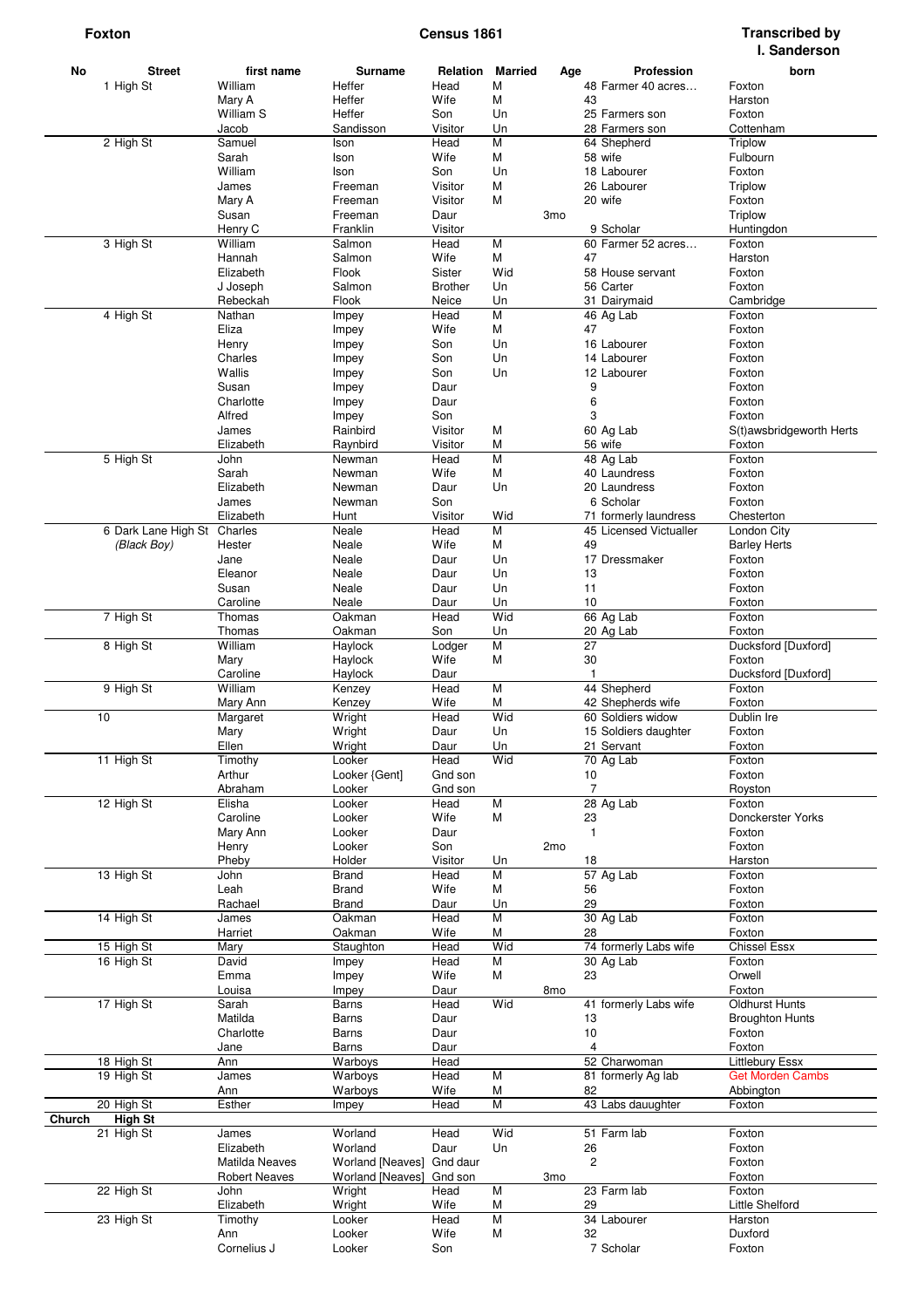|                 | Lucy Ann        | Looker          | Daur        |                |     | 5 Scholar              | Foxton                  |
|-----------------|-----------------|-----------------|-------------|----------------|-----|------------------------|-------------------------|
|                 | Agnis Ann       | Looker          | Daur        |                |     | 3                      | Foxton                  |
| 24 High St      | Charles         | Sear            | Head        | M              |     | 42 Shepherd            | <b>Tattenhoe Bucks</b>  |
|                 | Ann             | Sear            | Wife        | M              | 40  |                        | <b>Horwood Bucks</b>    |
|                 | Frederick       | Flanders        | Visitor     | M              |     | 30 Horse dealer        | Melbourn                |
|                 | Elizabeth       | <b>Flanders</b> | Visitor     | М              | 25  |                        | Camberwell London       |
|                 | Mary Ann        | Looker          | Servant     |                |     | 13 House servant       | Foxton                  |
| 25 High St      | Joseph W        | Berry           | Head        | Wid            |     | 59 Vicar of Foxton     | Triplow                 |
|                 | Ann             | Rayner          | Servant     | Un             |     | 29 Servant             | Foxton                  |
| 26 High St      | Eliza           | Barns           | Head        | Un             |     | 54 Labs daughter       | <b>Barley Herts</b>     |
|                 | Mary            | <b>Barns</b>    | Daur        | Un             | 19  |                        | Foxton                  |
|                 | George          | Barns           | Son         | Un             |     | 16 Farm lab            | Foxton                  |
|                 | James           | Barns           | Son         |                |     | 14 Farm lab            | Foxton                  |
| 27              | James           | Bentley         | Lodger      | Wid            |     | 73 Pensioner Chel      | Foxton                  |
| 28 High St      | William         | Worland         | Head        | M              |     | 45 Farm lab            | Foxton                  |
|                 | Mary A          | Worland         | Wife        | М              | 57  |                        | <b>Barley Herts</b>     |
|                 | Rebbekah        | Worland         | Daur        | Un             | 17  |                        | Foxton                  |
|                 | Frances         | Worland         | Daur        | Un             | 14  |                        | Foxton                  |
|                 | Elizer          | Worland         | Daur        |                |     | 11 Scholar             | Foxton                  |
| 29 High St      | Martha          | Sanxter         | Head        | Wid            |     | 60 Farmer of 212 acres | Kings Ripton            |
|                 | Alfred          | Sanxter         | Son         | Un             | 28  |                        | Waterbeach              |
|                 | Lucy<br>William | Edwards         | Servant     | Un             |     | 17 House servant       | Longstow                |
| 30 High St      |                 | Rayner          | Head        | $\overline{M}$ |     | 32 Ag Lab              | Foxton                  |
|                 | Emma            | Rayner          | Wife        | M              | 31  |                        | Foxton                  |
|                 | John            | Rayner          | Son         |                |     | 9 Farm work            | Foxton                  |
|                 | Elizabeth       | Rayner          | Daur        |                |     | 6 Scholar              | Foxton                  |
|                 | Henry M         | Rayner          | Son         |                |     | 4 Scholar              | Foxton                  |
|                 | Emily           | Rayner          | Daur        |                |     | 2 Scholar              | Foxton                  |
| 31 High St      | Joseph          | Chapman         | Head        | M              |     | 39 Ag Lab              | Barrington              |
|                 | Eliza           | Chapman         | Wife        |                | 37  |                        | Barrington              |
| 32 High St      | Thomas          | llett           | Head        | $\overline{M}$ |     | 55 Grocer              | Foxton                  |
|                 | Elizabeth       | llett           | Wife        | М              | 53  |                        | Barton                  |
|                 | Frederick       | llett           | Son         | Un             |     | 19 Miller              | Foxton                  |
|                 | Thomas          | llett           | Son         | Un             |     | 17 Ag Lab              | Foxton                  |
|                 | Eliza           | llett           | Daur        |                |     | 15 House maid          | Foxton                  |
|                 | Alfred          | llett           | Son         |                | 12  |                        | Foxton                  |
|                 | Alice           | llett           | Daur        |                |     | 6 Scholar              | Foxton                  |
|                 | Clara           | llett           | Daur        |                |     | 4 Scholar              | Cambridge               |
| 33 High St      | William         | Wright          | Head        | Wid            |     | 40 Ag Lab              | Foxton                  |
|                 | Emily           | Wright          | Daur        | Un             | 15  |                        | Foxton                  |
|                 | Mary A          | Wright          | Daur        |                | 12  |                        | Foxton                  |
|                 | Henry           | <b>Bysouth</b>  | Son in law  |                |     | 13 Farm work           | London                  |
|                 | Thomas          | Bysouth         | Son in law  |                |     | 6 Scholar              | London                  |
| 34 High St      | Joseph          | Mead            | Head        | M              |     | 36 Shepherd            | Foxton                  |
|                 | Margaret        | Mead            | Wife        | M              | 31  |                        | Foxton                  |
|                 | James           | Mead            | Son         |                |     | 11 Farm work           | Foxton                  |
|                 | Mary Ann        | Mead            | Daur        |                |     | 9 Farm work            | Foxton                  |
|                 | George          | Mead            | Son         |                |     | 8 Farm work            | Foxton                  |
|                 | William         | Mead            | Son         |                |     | 6 Scholar              | Foxton                  |
|                 | Thomas          | Mead            | Son         |                |     | 4 Scholar              | Foxton                  |
|                 | Lydia           | Mead            | Daur        |                |     | 2 Scholar              | Foxton                  |
|                 | Joseph          | Mead            | Son         |                | 2mo |                        | Foxton                  |
| 35              | William         | Worboys         | Head        | M              |     | 52 Ag Lab              | Hinksworth Herts        |
|                 | Sarah           | Worboys         | Wife        | M              | 56  |                        | (H)edworth Beds         |
|                 | Agnes           | Worboys         | Daur        | Un             |     | 19 Servant             | <b>Hinksworth Herts</b> |
|                 | Mary            | Worboys         | Daur        | Un             |     | 17 Farm work           | Hinksworth Herts        |
| 36              | John            | Pink            | Head        | М              |     | 54 Carpenter           | Foxton                  |
|                 | Lydia           | Pink            | Wife        | M              | 52  |                        | Foxton                  |
|                 | Charles         | Pink            | Son         | Un             |     | 16 Carpenter           | Foxton                  |
| $\overline{37}$ | William         | Moore           | Head        | $\overline{M}$ |     | 33 Farmer of 17 acres  | Foxton                  |
|                 | Sarah           | Chapman         | Servant     | Un             | 19  |                        | Cambridge               |
|                 | Ann             | Chapman         | Visitor     | Un             |     | 18 Servant             | Cambridge               |
| 38 High St      | William         | Brand           | Head        | $\overline{M}$ |     | $\overline{35}$ Ag Lab | Foxton                  |
|                 | Emma            | <b>Brand</b>    | Wife        | М              | 34  |                        | Foxton                  |
|                 | Mary Ann        | <b>Brand</b>    | Daur        | Un             |     | 13 Farm work           | Foxton                  |
|                 | Ruben           | <b>Brand</b>    | Son         |                |     | 7                      | Foxton                  |
|                 | William         | <b>Brand</b>    | Son         |                |     | 3                      | Foxton                  |
|                 | Leah            | <b>Brand</b>    | Daur        |                | 6mo |                        | Foxton                  |
| 39 High St      | John            | Star            | Head        | M              |     | 46 Ag Lab              | Foxton                  |
|                 | Ann             | Star            | Wife        | М              | 44  |                        | Foxton                  |
|                 | Sepha           | Star            | Daur        | Un             |     | 17 Farm work           | Foxton                  |
|                 | Sara A          | Star            | Daur        | Un             |     | 12 Farm work           | Foxton                  |
|                 | James           | Star            | Son         |                |     | 10 Farm work           | Foxton                  |
|                 | John            | Star            | Son         |                |     | 6 Farm work            | Foxton                  |
| 40              | James           | Mead            | Head        | M              |     | 39 Coal Carter         | Foxton                  |
|                 | Mary A          | Mead            | Wife        | M              | 37  |                        | Arkesden Essx           |
|                 | George          | Mead            | Son         | Un             |     | 16 Ag Lab              | Arkesden Essx           |
|                 | John            | Mead            | Son         | Un             |     | 12 Ag Lab              | Foulmire                |
|                 | Sara            | Mead            |             |                |     | 9                      |                         |
|                 | William         | Mead            | Daur<br>Son |                |     |                        | Foulmire                |
|                 |                 |                 |             |                |     | 6<br>3                 | Foxton                  |
|                 | Frances         | Mead            | Daur        |                |     |                        | Foxton                  |
|                 | Emma            | Mead            | Daur        |                |     |                        | Foxton                  |
| 41 High St      | Mary Ann        | Wright          | Head        | Wid            |     | 61 Labouring Woman     | <b>Barley Herts</b>     |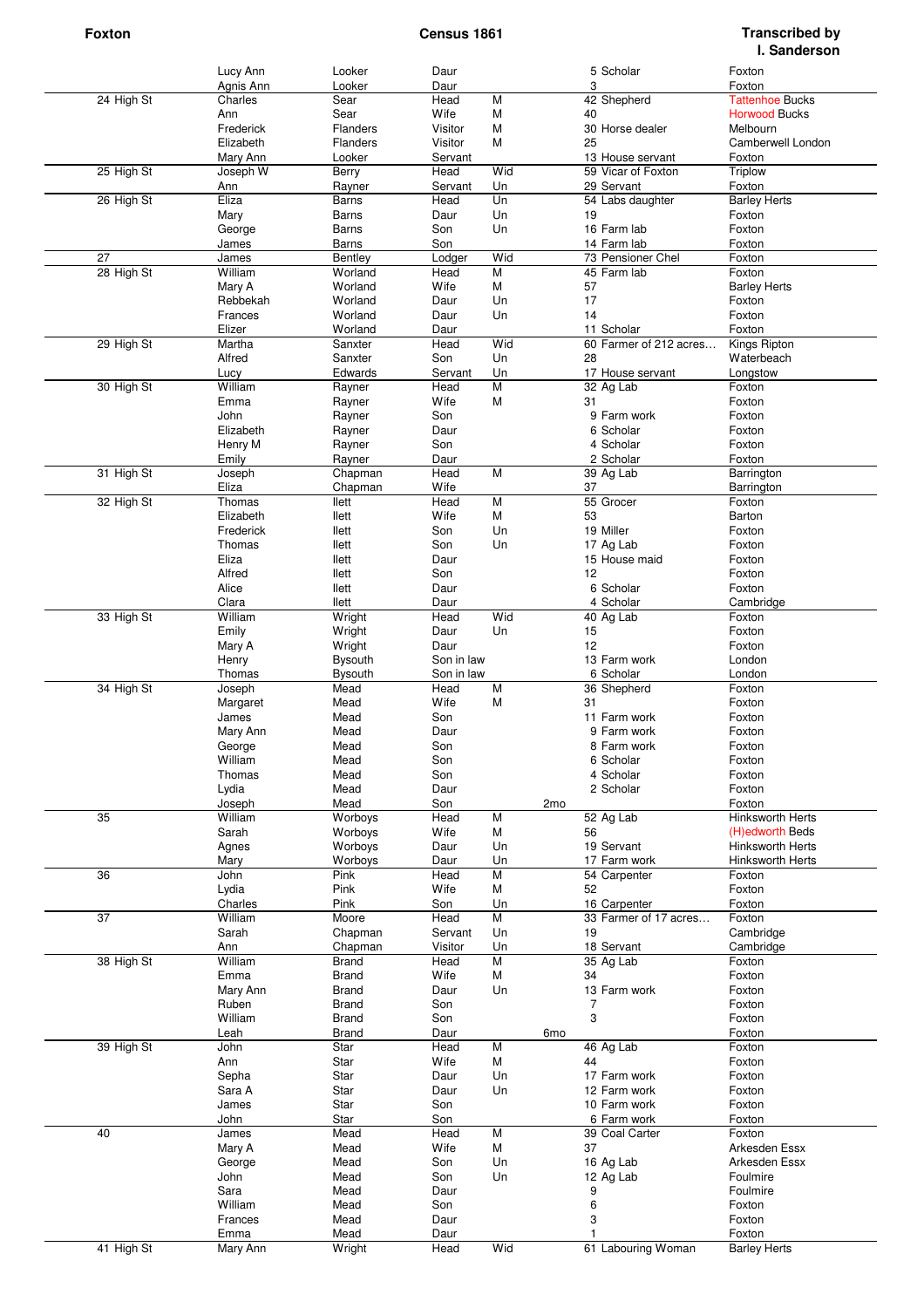|                 | Elijah      | Wright        | Son     | Un             |                 |                | 32 Ag Lab              | Foxton                           |
|-----------------|-------------|---------------|---------|----------------|-----------------|----------------|------------------------|----------------------------------|
|                 | Sarah       | Wright        | Daur    | Un             |                 |                | 25 Farm work           | Foxton                           |
|                 | Anna        | Wright        | Daur    | Un             |                 |                | 18 Farm work           | Foxton                           |
|                 | Elizabeth   | Wright        | GndDaur |                |                 |                | 6 Scholar              | Foxton                           |
|                 | Alice       | Wright        | GndDaur |                |                 | $\mathbf{1}$   |                        | Foxton                           |
| 42 High St      | Moses       | Barker        | Head    | M              |                 |                | 28 Malster             | Safron Walden                    |
|                 | Ellen       | Barker        | Wife    | M              |                 | 24             |                        | Foxton                           |
| 43 High St      | Joseph      | Worland       | Head    | M              |                 |                | 56 Formerly Carrier    | Foxton                           |
|                 | Ann         | Worland       | Wife    | M              |                 | 51             |                        | St Ives Hunts                    |
|                 | William     | Worland       | Son     | Un             |                 | 32             |                        | Foxton                           |
| 44 High St      | Nathan      | Worland       | Lodger  | $\overline{M}$ |                 |                | 24 Ag Lab              | Foxton                           |
|                 | Ann         | Worland       | Wife    | M              |                 | 25             |                        | Barrington                       |
| 45 Mortimers La | William     | Fletcher      | Head    | Un             |                 |                | 45 Farmer of 280 acres | <b>Towsland Hunts [Toseland]</b> |
|                 | Frances     | Fletcher      | Niece   | Un             |                 | 22             |                        | <b>Breford Holywell parish</b>   |
|                 | Rebecca     | Carter        | Servant |                |                 |                | 15 Servant             | Melbourn                         |
| 46 Mortimers La | Abraham     | Impey         | Head    | $\overline{M}$ |                 |                | 42 Ag Lab              | Foxton                           |
|                 | Elizabeth   | Impey         | Wife    | M              |                 | 40             |                        | Foxton                           |
|                 | Joseph      | Impey         | Son     | Un             |                 |                | 19 Labourer            | Foxton                           |
|                 | Rebekah     |               | Daur    | Un             |                 |                | 16 Farm work           | Foxton                           |
|                 | Eliza       | Impey         |         |                |                 |                | 11 Scholar             |                                  |
|                 |             | Impey         | Daur    |                |                 |                |                        | Foxton                           |
|                 | Sara A      | Impey         | Daur    |                |                 |                | 4 Scholar              | Foxton                           |
|                 | Lucy        | Creak         | Visitor |                |                 |                | 10 Scholar             | <b>Chrisall Essx</b>             |
| 47 Mortimers La | Thomas      | Barnes        | Head    | M              |                 |                | 42 Ag Lab              | Barrington                       |
|                 | Jane        | Barns         | Wife    | M              |                 | 42             |                        | <b>Barley Herts</b>              |
|                 | Mary        | Barns         | Mother  | Wid            |                 | 84             |                        | Thriplow                         |
| 48 High St      | Mary        | Squires       | Head    | M              |                 |                | 41 Schoolmistress      | Foxton                           |
|                 | Eliza       | Looker        | Niece   | Un             |                 |                | 22 Farm work           | Foxton                           |
| 49 High St      | William     | Matthews      | Head    | $\overline{M}$ |                 |                | 34 Ag Lab              | Foxton                           |
|                 | Challis     | Matthews      | Wife    | M              |                 | 30             |                        | Foxton                           |
|                 | Susan C     | Matthews      | Daur    |                |                 |                | 8 Scholar              | Foxton                           |
| 50 High St      | William     | Matthews      | Lodger  | Wid            |                 |                | 60 Ag Lab              | St Ives Hunts                    |
|                 | Emmer       | Matthews      | Daur    | Un             |                 |                | 15 Farm work           | Foxton                           |
|                 | William     | Matthews      | Gnd son |                |                 |                | 14 Farm work           | Foxton                           |
|                 | Frederick S | Matthews      | Gnd son |                |                 |                | 5 Scholar              | Foxton                           |
| 51 High St      | Josiah      | Barnes        | Head    | M              |                 |                | 20 Ag Lab              | Royston                          |
|                 | Sarah       | <b>Barnes</b> | Wife    | M              |                 | 19             |                        | Foxton                           |
|                 |             |               |         | M              |                 |                |                        |                                  |
| 52 High St      | Thomas      | Newman        | Head    |                |                 |                | 57 Labourer            | Foxton                           |
|                 | Mary        | Newman        | Wife    | M              |                 |                | 57 do Wife             | Chesterton                       |
|                 | John        | Newman        | Son     | Un             |                 |                | 18 do Son              | Foxton                           |
|                 | Harriet     | Newman        | Daur    |                |                 |                | 14 do daughter         | Foxton                           |
| 53 High St      | Daniel      | Huddleston    | Head    | M              |                 |                | 59 Dealer              | Cotton                           |
|                 | Ann         | Huddleston    | Wife    | M              |                 | 58             |                        | Comberton                        |
|                 | Joseph      | Huddleston    | Son     | Un             |                 |                | 28 Dealer              | Barton                           |
|                 | Susan       | Huddleston    | Daur    | Un             |                 |                | 23 Dressmaker          | Barton                           |
|                 | Emily       | Huddleston    | Daur    | Un             |                 |                | 19 Dressmaker          | Haslingfield                     |
|                 | Mary Ann    | Huddleston    | Daur    | Un             |                 |                | 17 Housemaid           | Haslingfield                     |
|                 | Charles     | Marshall      | Visitor |                |                 |                | 40 Valet               | Isle of Wight                    |
|                 | Mary Maria  | Marshall      | Visitor | М              |                 |                | 37 Valet wife          | Melbourn                         |
| 54 High St      | James       | Huddleston    | Head    | M              |                 |                | 30 Dealer              | Barton                           |
|                 | Elizabeth   | Huddleston    | Wife    | М              |                 | 33             |                        | Melbourn                         |
|                 | George      | Huddleston    | Son     |                |                 |                | 10 Scholar             | Foxton                           |
|                 | Charles     | Huddleston    | Son     |                |                 |                | 6 Scholar              | Foxton                           |
|                 | Frederick   | Huddleston    | Son     |                |                 | 4              |                        | Foxton                           |
|                 | Arther      | Huddleston    | Son     |                |                 | 1              |                        | Foxton                           |
| 55 Pound Lane   | Alfred      | Rayner        | Head    | M              |                 |                | 24 Ag Lab              | Foxton                           |
|                 |             |               | Wife    | M              |                 |                |                        |                                  |
|                 | Susan       | Rayner        |         |                |                 | 23             |                        | Hayden Essx                      |
|                 | John        | Rayner        | Son     |                |                 | 3              |                        | Foxton                           |
|                 | Lavinia     | Rayner        | Daur    |                |                 | $\overline{c}$ |                        | Foxton                           |
| 56 Pound Lane   | Thomas      | Barnes        | Head    | M              |                 |                | 96 formerly Ag lab     | Shepreth                         |
|                 | Charlotte   | <b>Barnes</b> | Wife    | M              |                 | 71             |                        | Barrington                       |
| 57 Pound Lane   | Charles     | Worland       | Head    | M              |                 |                | 24 Ag Lab              | Foxton                           |
|                 | Francis     | Worland       | Wife    | M              |                 | 23             |                        | Foxton                           |
|                 | Susan M     | Worland       | Daur    |                | 9 <sub>mo</sub> |                |                        | Foxton                           |
| 58 High St      | John        | Roads         | Head    | $\overline{M}$ |                 |                | 37 Farmer of 334 acres | <b>Tottenham Court Rd Middx</b>  |
|                 | Martha      | Roads         | Wife    | M              |                 | 39             |                        | <b>Ashwell Herts</b>             |
|                 | Sidney      | Roads         | Son     |                |                 | 3              |                        | Foxton                           |
|                 | Helena      | Roads         | Daur    |                |                 | $\mathbf{1}$   |                        | Foxton                           |
|                 | Mary        | Roads         | Daur    |                | 2 <sub>mo</sub> |                |                        | Foxton                           |
|                 | Emily       | Roads         | Visitor | Un             |                 | 22             |                        | Waddesden Bucks                  |
|                 | Mary        | Chapman       | Visitor | Un             |                 | 28             |                        | <b>Ashwell Herts</b>             |
|                 | Emma        | Osbourne      | Servant | Un             |                 |                | 14 Nursemaid           | Haslingfield                     |
|                 | Martha      | Barns         | Servant | Un             |                 |                | 23 Nursemaid           | <b>Broughton Hunts</b>           |
| 59 High St      | Joseph      | Cooper        | Head    | M              |                 |                | 47 Publican            | Foxton                           |
| (White Horse)   | Susan       | Cooper        | Wife    | M              |                 | 32             |                        | Barton                           |
|                 | Walter      | Cooper        | Son     |                |                 | 9              |                        |                                  |
|                 |             |               |         |                |                 | $\overline{7}$ |                        | Haslingfield                     |
|                 | Agnis       | Cooper        | Daur    |                |                 |                |                        | Foxton                           |
|                 | Joe         | Cooper        | Son     |                |                 | $\mathbf{1}$   |                        | Foxton                           |
|                 | Samuel      | Eversdon      | Visitor | Un             |                 | 19             |                        | Barton                           |
| 60 High St      | William     | Bentley       | Head    | M              |                 |                | 40 Ag Lab              | Foxton                           |
|                 | Susan       | Bentley       | Wife    | M              |                 | 43             |                        | Foxton                           |
| 61 High St      | Joseph      | Bentley       | Lodger  | M              |                 |                | 66 Ag Lab              | Foxton                           |
|                 | Mary        | Bentley       | Wife    | M              |                 | 55             |                        | Foulmire                         |
| 62 High St      | Joseph      | Impey         | Head    | $\overline{M}$ |                 |                | 51 Ag Lab              | Foxton                           |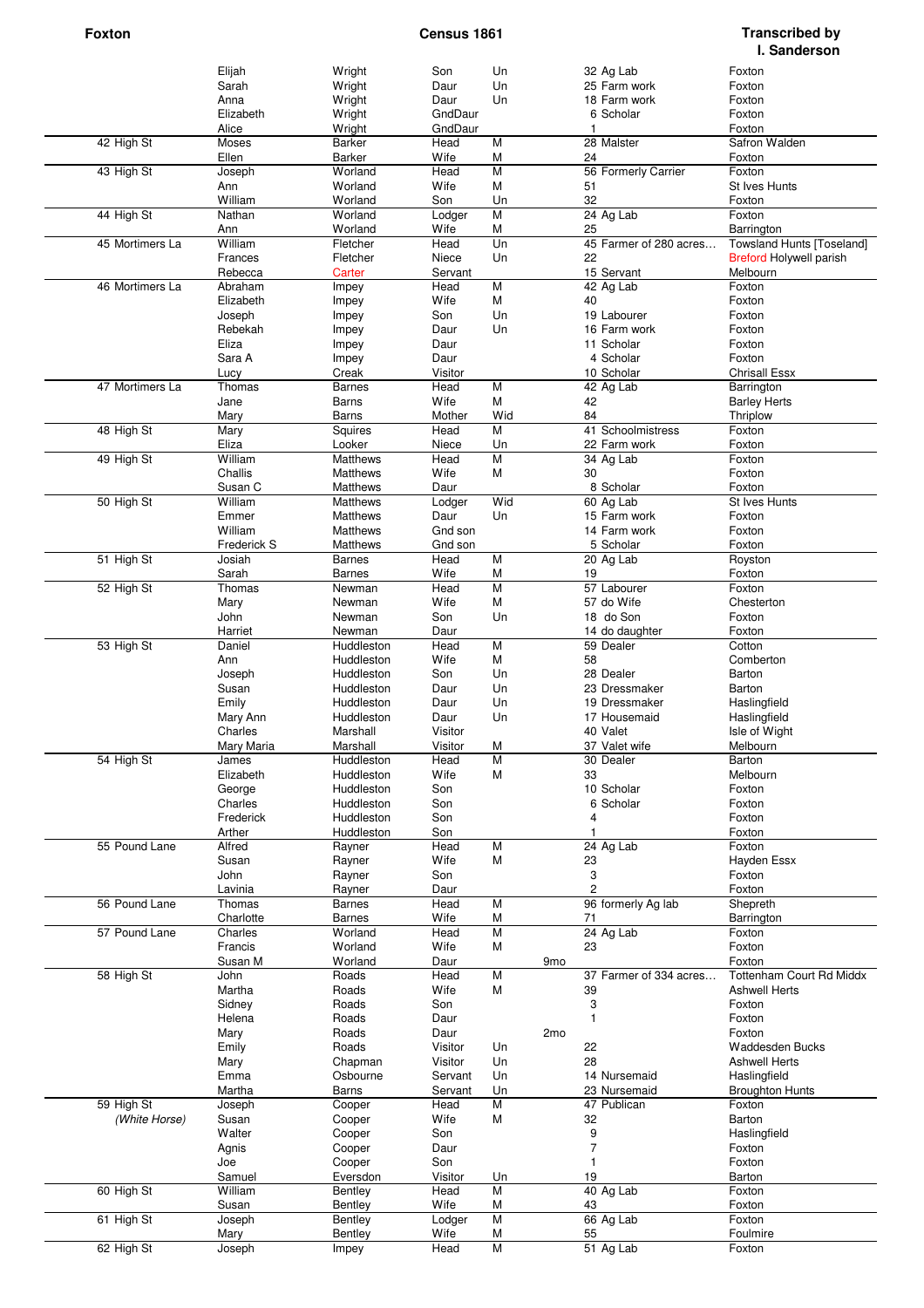| David<br>Un<br>15<br>Son<br>Barrington<br>Impey<br>Un<br>14<br>Nathan<br>Son<br>Barrington<br>Impey<br>Un<br>Caroline<br>Daur<br>11<br>Barrington<br>Impey<br>8<br>John<br>Son<br>Foxton<br>Impey<br>$\overline{7}$<br>Charles<br>Son<br>Foxton<br>Impey<br>3<br>Abraham<br>Son<br>Foxton<br>Impey<br>63 Stockers Lane<br>David<br>Head<br>M<br>39 Ag Lab<br><b>Barley Herts</b><br>Barns<br>70<br>Fanny<br>Barnes<br>Wife<br>M<br>Hardwick<br>$\overline{M}$<br>Foxton<br>64 Stockers Lane<br>John<br>Tuck<br>Head<br>39 Plate layer<br>Elizabeth<br>Tuck<br>Wife<br>M<br>38<br>Foxton<br>Tuck<br>Un<br>18 house servant<br>Jane<br>Daur<br>Foxton<br>William<br>Tuck<br>Un<br>Son<br>16 Farm work<br>Foxton<br>Tuck<br>Elizabeth<br>Daur<br>11<br>Foxton<br>8 Scholar<br>Tuck<br>Julia<br>Daur<br>Foxton<br>Tuck<br>Harriet<br>Daur<br>6 Scholar<br>Foxton<br>Tuck<br>Son<br>Swan<br>4 Scholar<br>Foxton<br>Matilda<br>$\overline{c}$<br>Tuck<br>Daur<br>Foxton<br>13 Servant<br>Mary A<br>Tuck<br>Daur<br>Foxton<br><b>Wesleyan Chapel</b><br><b>Stockers Lane</b><br>M<br>65 Stockers Lane<br>Deller<br>33 Labourer<br>Barrington<br>John<br>Head<br>Sarah<br>Deller<br>Wife<br>M<br>30<br><b>Biggleswade Beds</b><br>Deller<br>13<br>George<br>Son<br>Foxton<br>$\overline{\mathbf{c}}$<br>William<br>Deller<br>Son<br>Foxton<br>Deller<br>$\mathbf{1}$<br>Sarah A<br>Daur<br>Foxton<br>Wid<br>66 Stockers Lane<br>David<br>Wallis<br>Head<br>71 Ag Lab<br>Foxton<br>67 Stockers Lane<br>M<br>36 Ag Lab<br>Thomas<br>Looker<br>Head<br>Foxton<br>Wife<br>M<br>45<br>Harriet<br>Looker<br>Sawston<br>8<br>Owen N<br>Looker<br>Son<br>Foxton<br>6<br>William<br>Looker<br>Son<br>Foxton<br>60 Ag Lab<br>68 Stockers Lane<br>William<br>Allen<br>Head<br>M<br>Foxton<br>Rachael<br>Allen<br>Wife<br>M<br>57<br>Foxton<br>9<br>Henry<br>Knights<br>Gnd son<br>Cambridge<br>$\overline{7}$<br>Rachael A<br>Gnd daur<br>Knights<br>Foxton<br>5<br>William<br>Knights<br>Gnd son<br>Foxton<br>$\overline{70}$<br>Wid<br>60 Stockers Lane<br>Elizabeth<br>Wright<br>Foxton<br>Lodger<br>Rachael<br>Allen<br>41 Dressmaker<br>Visitor<br>Un<br>Foxton<br>Pink<br>Wid<br>70 Stockers Lane<br>Head<br>74 formerly lab wife<br>Foxton<br>Mary<br>Wid<br>71 Stockers Lane<br>Susan<br>Looker<br>Head<br>68 formerly lab wife<br>Foxton<br>$\overline{M}$<br>72 Stockers Lane<br><b>Butler</b><br>Head<br>53 Ag Lab<br>Foxton<br>Joseph<br><b>Butler</b><br>M<br>43<br>Sarah<br>Wife<br>Harston<br>$\overline{M}$<br>65 Ag Lab<br>73 Stockers Lane<br>William<br>Jenkins<br>Head<br>Foxton<br>Jenkins<br>Wife<br>M<br>Mary<br>50 labouring work<br>Foxton<br>Son<br>John<br>Jenkins<br>14 Farm work<br>Foxton<br>Sarah<br>Jenkins<br>Daur<br>11 Farm work<br>Foxton<br>$\overline{M}$<br>74 Stockers Lane<br>Nathan<br>Head<br>36 Malster<br>Foxton<br>Oakman<br>Wife<br>M<br>37<br>Susan<br>Oakman<br>Foxton<br>Un<br>17 Malster<br>William<br>Oakman<br>Son<br>Foxton<br>Ephraim<br>Oakman<br>Son<br>15 Farm lab<br>Foxton<br>Manassah<br>Oakman<br>Son<br>11 Farm lab<br>Foxton<br>8 Scholar<br>Dinah<br>Oakman<br>Daur<br>Foxton<br>6 Scholar<br>Isabella<br>Oakman<br>Daur<br>Foxton<br>Henry<br>Oakman<br>Son<br>4 Scholar<br>Foxton<br>Benjamin<br>Oakman<br>Son<br>Foxton<br>1<br>75 Stockers Lane<br>Wright<br>Head<br>M<br>48 Ag Lab<br>Nightingale<br>Foxton<br>Wife<br>М<br>Ann<br>Wright<br>48<br><b>St Neots</b><br>Thomas<br>Un<br>Wright<br>Son<br>18 Lab work<br>Foxton<br>Benjamin<br>16 Lab work<br>Wright<br>Son<br>Foxton<br>Naomi<br>Wright<br>Daur<br>14 Lab work<br>Foxton<br>Agnis<br>Wright<br>Daur<br>11 Lab work<br>Foxton<br>$\overline{M}$<br>76 High Road<br>William<br>Head<br>40 Railway Plate layer<br>Tuck<br>Foxton<br>Tuck<br>Wife<br>M<br>40<br>Triplow<br>Jane<br>Walter E<br>19 Plate layers Lab<br>Cock<br>Son in law Un<br><b>Triplow</b><br>77 High Road<br>Tuck<br>Arthur<br>Lodger<br>Un<br>34 Labourer<br>Triplow<br>70<br>Ruth<br>Eversden<br>Lodger<br>Un<br><b>Triplow</b><br>64 Turnpike Roadman<br>78 High Road<br>Wilson<br>M<br>John<br>Head<br>Triplow<br>Wilson<br>Wife<br>Sarah<br>М<br>53<br>Royston<br>27 Labourer<br>Selvester [Sylvester]<br>Barren<br>Son in law Un<br>Melbourn<br>79 Station House<br>Verlandes<br>Head<br>M<br>45 Station master<br>Manninghall Essx<br>Edwin<br>Wife<br>Verlandes<br>M<br>38<br><b>Maldon Essx</b><br>Mary<br>$\overline{M}$<br>80 High Road<br>Clark<br>Head<br>29 Coal Merchant (2 men)<br>llett<br>Foxton<br>Mary Ann<br>llett<br>Wife<br>М<br>33<br>Granchester<br>William C<br>Un<br>8 Scholar<br>llett<br>Son<br>Foxton<br>Isabela R<br>llett<br>Daur<br>7 Scholar<br>Foxton<br>3<br>Mary A<br>llett<br>Daur<br>Foxton<br>Bertha<br>llett<br>Daur<br>$\mathbf{1}$<br>Foxton<br><b>Balcock</b><br>Servant<br>Un<br>16 Servant<br>Therfield<br>Mary A<br>81 High Road<br>M<br>36 Farming Baliff<br>John<br>Harby<br>Head<br><b>Branston Leics</b><br>Elizabeth<br>Harby<br>Wife<br>M<br>42<br><b>Inchton Leics</b><br>69<br>Ann<br>Arnold<br>Mother<br>Un<br><b>Inchton Leics</b><br>82 Barrington Rd<br>William<br>M<br>61 Farm lab<br>Bateson<br>Head<br>Foxton<br>Sarah<br>Wife<br>M<br>40<br>Foxton<br>Bateson | Lucy      | Impey   | Wife | M  | 38 |             | Barrington |
|---------------------------------------------------------------------------------------------------------------------------------------------------------------------------------------------------------------------------------------------------------------------------------------------------------------------------------------------------------------------------------------------------------------------------------------------------------------------------------------------------------------------------------------------------------------------------------------------------------------------------------------------------------------------------------------------------------------------------------------------------------------------------------------------------------------------------------------------------------------------------------------------------------------------------------------------------------------------------------------------------------------------------------------------------------------------------------------------------------------------------------------------------------------------------------------------------------------------------------------------------------------------------------------------------------------------------------------------------------------------------------------------------------------------------------------------------------------------------------------------------------------------------------------------------------------------------------------------------------------------------------------------------------------------------------------------------------------------------------------------------------------------------------------------------------------------------------------------------------------------------------------------------------------------------------------------------------------------------------------------------------------------------------------------------------------------------------------------------------------------------------------------------------------------------------------------------------------------------------------------------------------------------------------------------------------------------------------------------------------------------------------------------------------------------------------------------------------------------------------------------------------------------------------------------------------------------------------------------------------------------------------------------------------------------------------------------------------------------------------------------------------------------------------------------------------------------------------------------------------------------------------------------------------------------------------------------------------------------------------------------------------------------------------------------------------------------------------------------------------------------------------------------------------------------------------------------------------------------------------------------------------------------------------------------------------------------------------------------------------------------------------------------------------------------------------------------------------------------------------------------------------------------------------------------------------------------------------------------------------------------------------------------------------------------------------------------------------------------------------------------------------------------------------------------------------------------------------------------------------------------------------------------------------------------------------------------------------------------------------------------------------------------------------------------------------------------------------------------------------------------------------------------------------------------------------------------------------------------------------------------------------------------------------------------------------------------------------------------------------------------------------------------------------------------------------------------------------------------------------------------------------------------------------------------------------------------------------------------------------------------------------------------------------------------------------------------------------------------------------------------------------------------------------------------------------------------------------------------------------------------------------------------------------------------------------------------------------------------------------------------------------------------------------------------------------------------------------------------------------------------------------------------------------------------------------------------------------|-----------|---------|------|----|----|-------------|------------|
|                                                                                                                                                                                                                                                                                                                                                                                                                                                                                                                                                                                                                                                                                                                                                                                                                                                                                                                                                                                                                                                                                                                                                                                                                                                                                                                                                                                                                                                                                                                                                                                                                                                                                                                                                                                                                                                                                                                                                                                                                                                                                                                                                                                                                                                                                                                                                                                                                                                                                                                                                                                                                                                                                                                                                                                                                                                                                                                                                                                                                                                                                                                                                                                                                                                                                                                                                                                                                                                                                                                                                                                                                                                                                                                                                                                                                                                                                                                                                                                                                                                                                                                                                                                                                                                                                                                                                                                                                                                                                                                                                                                                                                                                                                                                                                                                                                                                                                                                                                                                                                                                                                                                                                                                               |           |         |      |    |    |             |            |
|                                                                                                                                                                                                                                                                                                                                                                                                                                                                                                                                                                                                                                                                                                                                                                                                                                                                                                                                                                                                                                                                                                                                                                                                                                                                                                                                                                                                                                                                                                                                                                                                                                                                                                                                                                                                                                                                                                                                                                                                                                                                                                                                                                                                                                                                                                                                                                                                                                                                                                                                                                                                                                                                                                                                                                                                                                                                                                                                                                                                                                                                                                                                                                                                                                                                                                                                                                                                                                                                                                                                                                                                                                                                                                                                                                                                                                                                                                                                                                                                                                                                                                                                                                                                                                                                                                                                                                                                                                                                                                                                                                                                                                                                                                                                                                                                                                                                                                                                                                                                                                                                                                                                                                                                               |           |         |      |    |    |             |            |
|                                                                                                                                                                                                                                                                                                                                                                                                                                                                                                                                                                                                                                                                                                                                                                                                                                                                                                                                                                                                                                                                                                                                                                                                                                                                                                                                                                                                                                                                                                                                                                                                                                                                                                                                                                                                                                                                                                                                                                                                                                                                                                                                                                                                                                                                                                                                                                                                                                                                                                                                                                                                                                                                                                                                                                                                                                                                                                                                                                                                                                                                                                                                                                                                                                                                                                                                                                                                                                                                                                                                                                                                                                                                                                                                                                                                                                                                                                                                                                                                                                                                                                                                                                                                                                                                                                                                                                                                                                                                                                                                                                                                                                                                                                                                                                                                                                                                                                                                                                                                                                                                                                                                                                                                               |           |         |      |    |    |             |            |
|                                                                                                                                                                                                                                                                                                                                                                                                                                                                                                                                                                                                                                                                                                                                                                                                                                                                                                                                                                                                                                                                                                                                                                                                                                                                                                                                                                                                                                                                                                                                                                                                                                                                                                                                                                                                                                                                                                                                                                                                                                                                                                                                                                                                                                                                                                                                                                                                                                                                                                                                                                                                                                                                                                                                                                                                                                                                                                                                                                                                                                                                                                                                                                                                                                                                                                                                                                                                                                                                                                                                                                                                                                                                                                                                                                                                                                                                                                                                                                                                                                                                                                                                                                                                                                                                                                                                                                                                                                                                                                                                                                                                                                                                                                                                                                                                                                                                                                                                                                                                                                                                                                                                                                                                               |           |         |      |    |    |             |            |
|                                                                                                                                                                                                                                                                                                                                                                                                                                                                                                                                                                                                                                                                                                                                                                                                                                                                                                                                                                                                                                                                                                                                                                                                                                                                                                                                                                                                                                                                                                                                                                                                                                                                                                                                                                                                                                                                                                                                                                                                                                                                                                                                                                                                                                                                                                                                                                                                                                                                                                                                                                                                                                                                                                                                                                                                                                                                                                                                                                                                                                                                                                                                                                                                                                                                                                                                                                                                                                                                                                                                                                                                                                                                                                                                                                                                                                                                                                                                                                                                                                                                                                                                                                                                                                                                                                                                                                                                                                                                                                                                                                                                                                                                                                                                                                                                                                                                                                                                                                                                                                                                                                                                                                                                               |           |         |      |    |    |             |            |
|                                                                                                                                                                                                                                                                                                                                                                                                                                                                                                                                                                                                                                                                                                                                                                                                                                                                                                                                                                                                                                                                                                                                                                                                                                                                                                                                                                                                                                                                                                                                                                                                                                                                                                                                                                                                                                                                                                                                                                                                                                                                                                                                                                                                                                                                                                                                                                                                                                                                                                                                                                                                                                                                                                                                                                                                                                                                                                                                                                                                                                                                                                                                                                                                                                                                                                                                                                                                                                                                                                                                                                                                                                                                                                                                                                                                                                                                                                                                                                                                                                                                                                                                                                                                                                                                                                                                                                                                                                                                                                                                                                                                                                                                                                                                                                                                                                                                                                                                                                                                                                                                                                                                                                                                               |           |         |      |    |    |             |            |
|                                                                                                                                                                                                                                                                                                                                                                                                                                                                                                                                                                                                                                                                                                                                                                                                                                                                                                                                                                                                                                                                                                                                                                                                                                                                                                                                                                                                                                                                                                                                                                                                                                                                                                                                                                                                                                                                                                                                                                                                                                                                                                                                                                                                                                                                                                                                                                                                                                                                                                                                                                                                                                                                                                                                                                                                                                                                                                                                                                                                                                                                                                                                                                                                                                                                                                                                                                                                                                                                                                                                                                                                                                                                                                                                                                                                                                                                                                                                                                                                                                                                                                                                                                                                                                                                                                                                                                                                                                                                                                                                                                                                                                                                                                                                                                                                                                                                                                                                                                                                                                                                                                                                                                                                               |           |         |      |    |    |             |            |
|                                                                                                                                                                                                                                                                                                                                                                                                                                                                                                                                                                                                                                                                                                                                                                                                                                                                                                                                                                                                                                                                                                                                                                                                                                                                                                                                                                                                                                                                                                                                                                                                                                                                                                                                                                                                                                                                                                                                                                                                                                                                                                                                                                                                                                                                                                                                                                                                                                                                                                                                                                                                                                                                                                                                                                                                                                                                                                                                                                                                                                                                                                                                                                                                                                                                                                                                                                                                                                                                                                                                                                                                                                                                                                                                                                                                                                                                                                                                                                                                                                                                                                                                                                                                                                                                                                                                                                                                                                                                                                                                                                                                                                                                                                                                                                                                                                                                                                                                                                                                                                                                                                                                                                                                               |           |         |      |    |    |             |            |
|                                                                                                                                                                                                                                                                                                                                                                                                                                                                                                                                                                                                                                                                                                                                                                                                                                                                                                                                                                                                                                                                                                                                                                                                                                                                                                                                                                                                                                                                                                                                                                                                                                                                                                                                                                                                                                                                                                                                                                                                                                                                                                                                                                                                                                                                                                                                                                                                                                                                                                                                                                                                                                                                                                                                                                                                                                                                                                                                                                                                                                                                                                                                                                                                                                                                                                                                                                                                                                                                                                                                                                                                                                                                                                                                                                                                                                                                                                                                                                                                                                                                                                                                                                                                                                                                                                                                                                                                                                                                                                                                                                                                                                                                                                                                                                                                                                                                                                                                                                                                                                                                                                                                                                                                               |           |         |      |    |    |             |            |
|                                                                                                                                                                                                                                                                                                                                                                                                                                                                                                                                                                                                                                                                                                                                                                                                                                                                                                                                                                                                                                                                                                                                                                                                                                                                                                                                                                                                                                                                                                                                                                                                                                                                                                                                                                                                                                                                                                                                                                                                                                                                                                                                                                                                                                                                                                                                                                                                                                                                                                                                                                                                                                                                                                                                                                                                                                                                                                                                                                                                                                                                                                                                                                                                                                                                                                                                                                                                                                                                                                                                                                                                                                                                                                                                                                                                                                                                                                                                                                                                                                                                                                                                                                                                                                                                                                                                                                                                                                                                                                                                                                                                                                                                                                                                                                                                                                                                                                                                                                                                                                                                                                                                                                                                               |           |         |      |    |    |             |            |
|                                                                                                                                                                                                                                                                                                                                                                                                                                                                                                                                                                                                                                                                                                                                                                                                                                                                                                                                                                                                                                                                                                                                                                                                                                                                                                                                                                                                                                                                                                                                                                                                                                                                                                                                                                                                                                                                                                                                                                                                                                                                                                                                                                                                                                                                                                                                                                                                                                                                                                                                                                                                                                                                                                                                                                                                                                                                                                                                                                                                                                                                                                                                                                                                                                                                                                                                                                                                                                                                                                                                                                                                                                                                                                                                                                                                                                                                                                                                                                                                                                                                                                                                                                                                                                                                                                                                                                                                                                                                                                                                                                                                                                                                                                                                                                                                                                                                                                                                                                                                                                                                                                                                                                                                               |           |         |      |    |    |             |            |
|                                                                                                                                                                                                                                                                                                                                                                                                                                                                                                                                                                                                                                                                                                                                                                                                                                                                                                                                                                                                                                                                                                                                                                                                                                                                                                                                                                                                                                                                                                                                                                                                                                                                                                                                                                                                                                                                                                                                                                                                                                                                                                                                                                                                                                                                                                                                                                                                                                                                                                                                                                                                                                                                                                                                                                                                                                                                                                                                                                                                                                                                                                                                                                                                                                                                                                                                                                                                                                                                                                                                                                                                                                                                                                                                                                                                                                                                                                                                                                                                                                                                                                                                                                                                                                                                                                                                                                                                                                                                                                                                                                                                                                                                                                                                                                                                                                                                                                                                                                                                                                                                                                                                                                                                               |           |         |      |    |    |             |            |
|                                                                                                                                                                                                                                                                                                                                                                                                                                                                                                                                                                                                                                                                                                                                                                                                                                                                                                                                                                                                                                                                                                                                                                                                                                                                                                                                                                                                                                                                                                                                                                                                                                                                                                                                                                                                                                                                                                                                                                                                                                                                                                                                                                                                                                                                                                                                                                                                                                                                                                                                                                                                                                                                                                                                                                                                                                                                                                                                                                                                                                                                                                                                                                                                                                                                                                                                                                                                                                                                                                                                                                                                                                                                                                                                                                                                                                                                                                                                                                                                                                                                                                                                                                                                                                                                                                                                                                                                                                                                                                                                                                                                                                                                                                                                                                                                                                                                                                                                                                                                                                                                                                                                                                                                               |           |         |      |    |    |             |            |
|                                                                                                                                                                                                                                                                                                                                                                                                                                                                                                                                                                                                                                                                                                                                                                                                                                                                                                                                                                                                                                                                                                                                                                                                                                                                                                                                                                                                                                                                                                                                                                                                                                                                                                                                                                                                                                                                                                                                                                                                                                                                                                                                                                                                                                                                                                                                                                                                                                                                                                                                                                                                                                                                                                                                                                                                                                                                                                                                                                                                                                                                                                                                                                                                                                                                                                                                                                                                                                                                                                                                                                                                                                                                                                                                                                                                                                                                                                                                                                                                                                                                                                                                                                                                                                                                                                                                                                                                                                                                                                                                                                                                                                                                                                                                                                                                                                                                                                                                                                                                                                                                                                                                                                                                               |           |         |      |    |    |             |            |
|                                                                                                                                                                                                                                                                                                                                                                                                                                                                                                                                                                                                                                                                                                                                                                                                                                                                                                                                                                                                                                                                                                                                                                                                                                                                                                                                                                                                                                                                                                                                                                                                                                                                                                                                                                                                                                                                                                                                                                                                                                                                                                                                                                                                                                                                                                                                                                                                                                                                                                                                                                                                                                                                                                                                                                                                                                                                                                                                                                                                                                                                                                                                                                                                                                                                                                                                                                                                                                                                                                                                                                                                                                                                                                                                                                                                                                                                                                                                                                                                                                                                                                                                                                                                                                                                                                                                                                                                                                                                                                                                                                                                                                                                                                                                                                                                                                                                                                                                                                                                                                                                                                                                                                                                               |           |         |      |    |    |             |            |
|                                                                                                                                                                                                                                                                                                                                                                                                                                                                                                                                                                                                                                                                                                                                                                                                                                                                                                                                                                                                                                                                                                                                                                                                                                                                                                                                                                                                                                                                                                                                                                                                                                                                                                                                                                                                                                                                                                                                                                                                                                                                                                                                                                                                                                                                                                                                                                                                                                                                                                                                                                                                                                                                                                                                                                                                                                                                                                                                                                                                                                                                                                                                                                                                                                                                                                                                                                                                                                                                                                                                                                                                                                                                                                                                                                                                                                                                                                                                                                                                                                                                                                                                                                                                                                                                                                                                                                                                                                                                                                                                                                                                                                                                                                                                                                                                                                                                                                                                                                                                                                                                                                                                                                                                               |           |         |      |    |    |             |            |
|                                                                                                                                                                                                                                                                                                                                                                                                                                                                                                                                                                                                                                                                                                                                                                                                                                                                                                                                                                                                                                                                                                                                                                                                                                                                                                                                                                                                                                                                                                                                                                                                                                                                                                                                                                                                                                                                                                                                                                                                                                                                                                                                                                                                                                                                                                                                                                                                                                                                                                                                                                                                                                                                                                                                                                                                                                                                                                                                                                                                                                                                                                                                                                                                                                                                                                                                                                                                                                                                                                                                                                                                                                                                                                                                                                                                                                                                                                                                                                                                                                                                                                                                                                                                                                                                                                                                                                                                                                                                                                                                                                                                                                                                                                                                                                                                                                                                                                                                                                                                                                                                                                                                                                                                               |           |         |      |    |    |             |            |
|                                                                                                                                                                                                                                                                                                                                                                                                                                                                                                                                                                                                                                                                                                                                                                                                                                                                                                                                                                                                                                                                                                                                                                                                                                                                                                                                                                                                                                                                                                                                                                                                                                                                                                                                                                                                                                                                                                                                                                                                                                                                                                                                                                                                                                                                                                                                                                                                                                                                                                                                                                                                                                                                                                                                                                                                                                                                                                                                                                                                                                                                                                                                                                                                                                                                                                                                                                                                                                                                                                                                                                                                                                                                                                                                                                                                                                                                                                                                                                                                                                                                                                                                                                                                                                                                                                                                                                                                                                                                                                                                                                                                                                                                                                                                                                                                                                                                                                                                                                                                                                                                                                                                                                                                               |           |         |      |    |    |             |            |
|                                                                                                                                                                                                                                                                                                                                                                                                                                                                                                                                                                                                                                                                                                                                                                                                                                                                                                                                                                                                                                                                                                                                                                                                                                                                                                                                                                                                                                                                                                                                                                                                                                                                                                                                                                                                                                                                                                                                                                                                                                                                                                                                                                                                                                                                                                                                                                                                                                                                                                                                                                                                                                                                                                                                                                                                                                                                                                                                                                                                                                                                                                                                                                                                                                                                                                                                                                                                                                                                                                                                                                                                                                                                                                                                                                                                                                                                                                                                                                                                                                                                                                                                                                                                                                                                                                                                                                                                                                                                                                                                                                                                                                                                                                                                                                                                                                                                                                                                                                                                                                                                                                                                                                                                               |           |         |      |    |    |             |            |
|                                                                                                                                                                                                                                                                                                                                                                                                                                                                                                                                                                                                                                                                                                                                                                                                                                                                                                                                                                                                                                                                                                                                                                                                                                                                                                                                                                                                                                                                                                                                                                                                                                                                                                                                                                                                                                                                                                                                                                                                                                                                                                                                                                                                                                                                                                                                                                                                                                                                                                                                                                                                                                                                                                                                                                                                                                                                                                                                                                                                                                                                                                                                                                                                                                                                                                                                                                                                                                                                                                                                                                                                                                                                                                                                                                                                                                                                                                                                                                                                                                                                                                                                                                                                                                                                                                                                                                                                                                                                                                                                                                                                                                                                                                                                                                                                                                                                                                                                                                                                                                                                                                                                                                                                               |           |         |      |    |    |             |            |
|                                                                                                                                                                                                                                                                                                                                                                                                                                                                                                                                                                                                                                                                                                                                                                                                                                                                                                                                                                                                                                                                                                                                                                                                                                                                                                                                                                                                                                                                                                                                                                                                                                                                                                                                                                                                                                                                                                                                                                                                                                                                                                                                                                                                                                                                                                                                                                                                                                                                                                                                                                                                                                                                                                                                                                                                                                                                                                                                                                                                                                                                                                                                                                                                                                                                                                                                                                                                                                                                                                                                                                                                                                                                                                                                                                                                                                                                                                                                                                                                                                                                                                                                                                                                                                                                                                                                                                                                                                                                                                                                                                                                                                                                                                                                                                                                                                                                                                                                                                                                                                                                                                                                                                                                               |           |         |      |    |    |             |            |
|                                                                                                                                                                                                                                                                                                                                                                                                                                                                                                                                                                                                                                                                                                                                                                                                                                                                                                                                                                                                                                                                                                                                                                                                                                                                                                                                                                                                                                                                                                                                                                                                                                                                                                                                                                                                                                                                                                                                                                                                                                                                                                                                                                                                                                                                                                                                                                                                                                                                                                                                                                                                                                                                                                                                                                                                                                                                                                                                                                                                                                                                                                                                                                                                                                                                                                                                                                                                                                                                                                                                                                                                                                                                                                                                                                                                                                                                                                                                                                                                                                                                                                                                                                                                                                                                                                                                                                                                                                                                                                                                                                                                                                                                                                                                                                                                                                                                                                                                                                                                                                                                                                                                                                                                               |           |         |      |    |    |             |            |
|                                                                                                                                                                                                                                                                                                                                                                                                                                                                                                                                                                                                                                                                                                                                                                                                                                                                                                                                                                                                                                                                                                                                                                                                                                                                                                                                                                                                                                                                                                                                                                                                                                                                                                                                                                                                                                                                                                                                                                                                                                                                                                                                                                                                                                                                                                                                                                                                                                                                                                                                                                                                                                                                                                                                                                                                                                                                                                                                                                                                                                                                                                                                                                                                                                                                                                                                                                                                                                                                                                                                                                                                                                                                                                                                                                                                                                                                                                                                                                                                                                                                                                                                                                                                                                                                                                                                                                                                                                                                                                                                                                                                                                                                                                                                                                                                                                                                                                                                                                                                                                                                                                                                                                                                               |           |         |      |    |    |             |            |
|                                                                                                                                                                                                                                                                                                                                                                                                                                                                                                                                                                                                                                                                                                                                                                                                                                                                                                                                                                                                                                                                                                                                                                                                                                                                                                                                                                                                                                                                                                                                                                                                                                                                                                                                                                                                                                                                                                                                                                                                                                                                                                                                                                                                                                                                                                                                                                                                                                                                                                                                                                                                                                                                                                                                                                                                                                                                                                                                                                                                                                                                                                                                                                                                                                                                                                                                                                                                                                                                                                                                                                                                                                                                                                                                                                                                                                                                                                                                                                                                                                                                                                                                                                                                                                                                                                                                                                                                                                                                                                                                                                                                                                                                                                                                                                                                                                                                                                                                                                                                                                                                                                                                                                                                               |           |         |      |    |    |             |            |
|                                                                                                                                                                                                                                                                                                                                                                                                                                                                                                                                                                                                                                                                                                                                                                                                                                                                                                                                                                                                                                                                                                                                                                                                                                                                                                                                                                                                                                                                                                                                                                                                                                                                                                                                                                                                                                                                                                                                                                                                                                                                                                                                                                                                                                                                                                                                                                                                                                                                                                                                                                                                                                                                                                                                                                                                                                                                                                                                                                                                                                                                                                                                                                                                                                                                                                                                                                                                                                                                                                                                                                                                                                                                                                                                                                                                                                                                                                                                                                                                                                                                                                                                                                                                                                                                                                                                                                                                                                                                                                                                                                                                                                                                                                                                                                                                                                                                                                                                                                                                                                                                                                                                                                                                               |           |         |      |    |    |             |            |
|                                                                                                                                                                                                                                                                                                                                                                                                                                                                                                                                                                                                                                                                                                                                                                                                                                                                                                                                                                                                                                                                                                                                                                                                                                                                                                                                                                                                                                                                                                                                                                                                                                                                                                                                                                                                                                                                                                                                                                                                                                                                                                                                                                                                                                                                                                                                                                                                                                                                                                                                                                                                                                                                                                                                                                                                                                                                                                                                                                                                                                                                                                                                                                                                                                                                                                                                                                                                                                                                                                                                                                                                                                                                                                                                                                                                                                                                                                                                                                                                                                                                                                                                                                                                                                                                                                                                                                                                                                                                                                                                                                                                                                                                                                                                                                                                                                                                                                                                                                                                                                                                                                                                                                                                               |           |         |      |    |    |             |            |
|                                                                                                                                                                                                                                                                                                                                                                                                                                                                                                                                                                                                                                                                                                                                                                                                                                                                                                                                                                                                                                                                                                                                                                                                                                                                                                                                                                                                                                                                                                                                                                                                                                                                                                                                                                                                                                                                                                                                                                                                                                                                                                                                                                                                                                                                                                                                                                                                                                                                                                                                                                                                                                                                                                                                                                                                                                                                                                                                                                                                                                                                                                                                                                                                                                                                                                                                                                                                                                                                                                                                                                                                                                                                                                                                                                                                                                                                                                                                                                                                                                                                                                                                                                                                                                                                                                                                                                                                                                                                                                                                                                                                                                                                                                                                                                                                                                                                                                                                                                                                                                                                                                                                                                                                               |           |         |      |    |    |             |            |
|                                                                                                                                                                                                                                                                                                                                                                                                                                                                                                                                                                                                                                                                                                                                                                                                                                                                                                                                                                                                                                                                                                                                                                                                                                                                                                                                                                                                                                                                                                                                                                                                                                                                                                                                                                                                                                                                                                                                                                                                                                                                                                                                                                                                                                                                                                                                                                                                                                                                                                                                                                                                                                                                                                                                                                                                                                                                                                                                                                                                                                                                                                                                                                                                                                                                                                                                                                                                                                                                                                                                                                                                                                                                                                                                                                                                                                                                                                                                                                                                                                                                                                                                                                                                                                                                                                                                                                                                                                                                                                                                                                                                                                                                                                                                                                                                                                                                                                                                                                                                                                                                                                                                                                                                               |           |         |      |    |    |             |            |
|                                                                                                                                                                                                                                                                                                                                                                                                                                                                                                                                                                                                                                                                                                                                                                                                                                                                                                                                                                                                                                                                                                                                                                                                                                                                                                                                                                                                                                                                                                                                                                                                                                                                                                                                                                                                                                                                                                                                                                                                                                                                                                                                                                                                                                                                                                                                                                                                                                                                                                                                                                                                                                                                                                                                                                                                                                                                                                                                                                                                                                                                                                                                                                                                                                                                                                                                                                                                                                                                                                                                                                                                                                                                                                                                                                                                                                                                                                                                                                                                                                                                                                                                                                                                                                                                                                                                                                                                                                                                                                                                                                                                                                                                                                                                                                                                                                                                                                                                                                                                                                                                                                                                                                                                               |           |         |      |    |    |             |            |
|                                                                                                                                                                                                                                                                                                                                                                                                                                                                                                                                                                                                                                                                                                                                                                                                                                                                                                                                                                                                                                                                                                                                                                                                                                                                                                                                                                                                                                                                                                                                                                                                                                                                                                                                                                                                                                                                                                                                                                                                                                                                                                                                                                                                                                                                                                                                                                                                                                                                                                                                                                                                                                                                                                                                                                                                                                                                                                                                                                                                                                                                                                                                                                                                                                                                                                                                                                                                                                                                                                                                                                                                                                                                                                                                                                                                                                                                                                                                                                                                                                                                                                                                                                                                                                                                                                                                                                                                                                                                                                                                                                                                                                                                                                                                                                                                                                                                                                                                                                                                                                                                                                                                                                                                               |           |         |      |    |    |             |            |
|                                                                                                                                                                                                                                                                                                                                                                                                                                                                                                                                                                                                                                                                                                                                                                                                                                                                                                                                                                                                                                                                                                                                                                                                                                                                                                                                                                                                                                                                                                                                                                                                                                                                                                                                                                                                                                                                                                                                                                                                                                                                                                                                                                                                                                                                                                                                                                                                                                                                                                                                                                                                                                                                                                                                                                                                                                                                                                                                                                                                                                                                                                                                                                                                                                                                                                                                                                                                                                                                                                                                                                                                                                                                                                                                                                                                                                                                                                                                                                                                                                                                                                                                                                                                                                                                                                                                                                                                                                                                                                                                                                                                                                                                                                                                                                                                                                                                                                                                                                                                                                                                                                                                                                                                               |           |         |      |    |    |             |            |
|                                                                                                                                                                                                                                                                                                                                                                                                                                                                                                                                                                                                                                                                                                                                                                                                                                                                                                                                                                                                                                                                                                                                                                                                                                                                                                                                                                                                                                                                                                                                                                                                                                                                                                                                                                                                                                                                                                                                                                                                                                                                                                                                                                                                                                                                                                                                                                                                                                                                                                                                                                                                                                                                                                                                                                                                                                                                                                                                                                                                                                                                                                                                                                                                                                                                                                                                                                                                                                                                                                                                                                                                                                                                                                                                                                                                                                                                                                                                                                                                                                                                                                                                                                                                                                                                                                                                                                                                                                                                                                                                                                                                                                                                                                                                                                                                                                                                                                                                                                                                                                                                                                                                                                                                               |           |         |      |    |    |             |            |
|                                                                                                                                                                                                                                                                                                                                                                                                                                                                                                                                                                                                                                                                                                                                                                                                                                                                                                                                                                                                                                                                                                                                                                                                                                                                                                                                                                                                                                                                                                                                                                                                                                                                                                                                                                                                                                                                                                                                                                                                                                                                                                                                                                                                                                                                                                                                                                                                                                                                                                                                                                                                                                                                                                                                                                                                                                                                                                                                                                                                                                                                                                                                                                                                                                                                                                                                                                                                                                                                                                                                                                                                                                                                                                                                                                                                                                                                                                                                                                                                                                                                                                                                                                                                                                                                                                                                                                                                                                                                                                                                                                                                                                                                                                                                                                                                                                                                                                                                                                                                                                                                                                                                                                                                               |           |         |      |    |    |             |            |
|                                                                                                                                                                                                                                                                                                                                                                                                                                                                                                                                                                                                                                                                                                                                                                                                                                                                                                                                                                                                                                                                                                                                                                                                                                                                                                                                                                                                                                                                                                                                                                                                                                                                                                                                                                                                                                                                                                                                                                                                                                                                                                                                                                                                                                                                                                                                                                                                                                                                                                                                                                                                                                                                                                                                                                                                                                                                                                                                                                                                                                                                                                                                                                                                                                                                                                                                                                                                                                                                                                                                                                                                                                                                                                                                                                                                                                                                                                                                                                                                                                                                                                                                                                                                                                                                                                                                                                                                                                                                                                                                                                                                                                                                                                                                                                                                                                                                                                                                                                                                                                                                                                                                                                                                               |           |         |      |    |    |             |            |
|                                                                                                                                                                                                                                                                                                                                                                                                                                                                                                                                                                                                                                                                                                                                                                                                                                                                                                                                                                                                                                                                                                                                                                                                                                                                                                                                                                                                                                                                                                                                                                                                                                                                                                                                                                                                                                                                                                                                                                                                                                                                                                                                                                                                                                                                                                                                                                                                                                                                                                                                                                                                                                                                                                                                                                                                                                                                                                                                                                                                                                                                                                                                                                                                                                                                                                                                                                                                                                                                                                                                                                                                                                                                                                                                                                                                                                                                                                                                                                                                                                                                                                                                                                                                                                                                                                                                                                                                                                                                                                                                                                                                                                                                                                                                                                                                                                                                                                                                                                                                                                                                                                                                                                                                               |           |         |      |    |    |             |            |
|                                                                                                                                                                                                                                                                                                                                                                                                                                                                                                                                                                                                                                                                                                                                                                                                                                                                                                                                                                                                                                                                                                                                                                                                                                                                                                                                                                                                                                                                                                                                                                                                                                                                                                                                                                                                                                                                                                                                                                                                                                                                                                                                                                                                                                                                                                                                                                                                                                                                                                                                                                                                                                                                                                                                                                                                                                                                                                                                                                                                                                                                                                                                                                                                                                                                                                                                                                                                                                                                                                                                                                                                                                                                                                                                                                                                                                                                                                                                                                                                                                                                                                                                                                                                                                                                                                                                                                                                                                                                                                                                                                                                                                                                                                                                                                                                                                                                                                                                                                                                                                                                                                                                                                                                               |           |         |      |    |    |             |            |
|                                                                                                                                                                                                                                                                                                                                                                                                                                                                                                                                                                                                                                                                                                                                                                                                                                                                                                                                                                                                                                                                                                                                                                                                                                                                                                                                                                                                                                                                                                                                                                                                                                                                                                                                                                                                                                                                                                                                                                                                                                                                                                                                                                                                                                                                                                                                                                                                                                                                                                                                                                                                                                                                                                                                                                                                                                                                                                                                                                                                                                                                                                                                                                                                                                                                                                                                                                                                                                                                                                                                                                                                                                                                                                                                                                                                                                                                                                                                                                                                                                                                                                                                                                                                                                                                                                                                                                                                                                                                                                                                                                                                                                                                                                                                                                                                                                                                                                                                                                                                                                                                                                                                                                                                               |           |         |      |    |    |             |            |
|                                                                                                                                                                                                                                                                                                                                                                                                                                                                                                                                                                                                                                                                                                                                                                                                                                                                                                                                                                                                                                                                                                                                                                                                                                                                                                                                                                                                                                                                                                                                                                                                                                                                                                                                                                                                                                                                                                                                                                                                                                                                                                                                                                                                                                                                                                                                                                                                                                                                                                                                                                                                                                                                                                                                                                                                                                                                                                                                                                                                                                                                                                                                                                                                                                                                                                                                                                                                                                                                                                                                                                                                                                                                                                                                                                                                                                                                                                                                                                                                                                                                                                                                                                                                                                                                                                                                                                                                                                                                                                                                                                                                                                                                                                                                                                                                                                                                                                                                                                                                                                                                                                                                                                                                               |           |         |      |    |    |             |            |
|                                                                                                                                                                                                                                                                                                                                                                                                                                                                                                                                                                                                                                                                                                                                                                                                                                                                                                                                                                                                                                                                                                                                                                                                                                                                                                                                                                                                                                                                                                                                                                                                                                                                                                                                                                                                                                                                                                                                                                                                                                                                                                                                                                                                                                                                                                                                                                                                                                                                                                                                                                                                                                                                                                                                                                                                                                                                                                                                                                                                                                                                                                                                                                                                                                                                                                                                                                                                                                                                                                                                                                                                                                                                                                                                                                                                                                                                                                                                                                                                                                                                                                                                                                                                                                                                                                                                                                                                                                                                                                                                                                                                                                                                                                                                                                                                                                                                                                                                                                                                                                                                                                                                                                                                               |           |         |      |    |    |             |            |
|                                                                                                                                                                                                                                                                                                                                                                                                                                                                                                                                                                                                                                                                                                                                                                                                                                                                                                                                                                                                                                                                                                                                                                                                                                                                                                                                                                                                                                                                                                                                                                                                                                                                                                                                                                                                                                                                                                                                                                                                                                                                                                                                                                                                                                                                                                                                                                                                                                                                                                                                                                                                                                                                                                                                                                                                                                                                                                                                                                                                                                                                                                                                                                                                                                                                                                                                                                                                                                                                                                                                                                                                                                                                                                                                                                                                                                                                                                                                                                                                                                                                                                                                                                                                                                                                                                                                                                                                                                                                                                                                                                                                                                                                                                                                                                                                                                                                                                                                                                                                                                                                                                                                                                                                               |           |         |      |    |    |             |            |
|                                                                                                                                                                                                                                                                                                                                                                                                                                                                                                                                                                                                                                                                                                                                                                                                                                                                                                                                                                                                                                                                                                                                                                                                                                                                                                                                                                                                                                                                                                                                                                                                                                                                                                                                                                                                                                                                                                                                                                                                                                                                                                                                                                                                                                                                                                                                                                                                                                                                                                                                                                                                                                                                                                                                                                                                                                                                                                                                                                                                                                                                                                                                                                                                                                                                                                                                                                                                                                                                                                                                                                                                                                                                                                                                                                                                                                                                                                                                                                                                                                                                                                                                                                                                                                                                                                                                                                                                                                                                                                                                                                                                                                                                                                                                                                                                                                                                                                                                                                                                                                                                                                                                                                                                               |           |         |      |    |    |             |            |
|                                                                                                                                                                                                                                                                                                                                                                                                                                                                                                                                                                                                                                                                                                                                                                                                                                                                                                                                                                                                                                                                                                                                                                                                                                                                                                                                                                                                                                                                                                                                                                                                                                                                                                                                                                                                                                                                                                                                                                                                                                                                                                                                                                                                                                                                                                                                                                                                                                                                                                                                                                                                                                                                                                                                                                                                                                                                                                                                                                                                                                                                                                                                                                                                                                                                                                                                                                                                                                                                                                                                                                                                                                                                                                                                                                                                                                                                                                                                                                                                                                                                                                                                                                                                                                                                                                                                                                                                                                                                                                                                                                                                                                                                                                                                                                                                                                                                                                                                                                                                                                                                                                                                                                                                               |           |         |      |    |    |             |            |
|                                                                                                                                                                                                                                                                                                                                                                                                                                                                                                                                                                                                                                                                                                                                                                                                                                                                                                                                                                                                                                                                                                                                                                                                                                                                                                                                                                                                                                                                                                                                                                                                                                                                                                                                                                                                                                                                                                                                                                                                                                                                                                                                                                                                                                                                                                                                                                                                                                                                                                                                                                                                                                                                                                                                                                                                                                                                                                                                                                                                                                                                                                                                                                                                                                                                                                                                                                                                                                                                                                                                                                                                                                                                                                                                                                                                                                                                                                                                                                                                                                                                                                                                                                                                                                                                                                                                                                                                                                                                                                                                                                                                                                                                                                                                                                                                                                                                                                                                                                                                                                                                                                                                                                                                               |           |         |      |    |    |             |            |
|                                                                                                                                                                                                                                                                                                                                                                                                                                                                                                                                                                                                                                                                                                                                                                                                                                                                                                                                                                                                                                                                                                                                                                                                                                                                                                                                                                                                                                                                                                                                                                                                                                                                                                                                                                                                                                                                                                                                                                                                                                                                                                                                                                                                                                                                                                                                                                                                                                                                                                                                                                                                                                                                                                                                                                                                                                                                                                                                                                                                                                                                                                                                                                                                                                                                                                                                                                                                                                                                                                                                                                                                                                                                                                                                                                                                                                                                                                                                                                                                                                                                                                                                                                                                                                                                                                                                                                                                                                                                                                                                                                                                                                                                                                                                                                                                                                                                                                                                                                                                                                                                                                                                                                                                               |           |         |      |    |    |             |            |
|                                                                                                                                                                                                                                                                                                                                                                                                                                                                                                                                                                                                                                                                                                                                                                                                                                                                                                                                                                                                                                                                                                                                                                                                                                                                                                                                                                                                                                                                                                                                                                                                                                                                                                                                                                                                                                                                                                                                                                                                                                                                                                                                                                                                                                                                                                                                                                                                                                                                                                                                                                                                                                                                                                                                                                                                                                                                                                                                                                                                                                                                                                                                                                                                                                                                                                                                                                                                                                                                                                                                                                                                                                                                                                                                                                                                                                                                                                                                                                                                                                                                                                                                                                                                                                                                                                                                                                                                                                                                                                                                                                                                                                                                                                                                                                                                                                                                                                                                                                                                                                                                                                                                                                                                               |           |         |      |    |    |             |            |
|                                                                                                                                                                                                                                                                                                                                                                                                                                                                                                                                                                                                                                                                                                                                                                                                                                                                                                                                                                                                                                                                                                                                                                                                                                                                                                                                                                                                                                                                                                                                                                                                                                                                                                                                                                                                                                                                                                                                                                                                                                                                                                                                                                                                                                                                                                                                                                                                                                                                                                                                                                                                                                                                                                                                                                                                                                                                                                                                                                                                                                                                                                                                                                                                                                                                                                                                                                                                                                                                                                                                                                                                                                                                                                                                                                                                                                                                                                                                                                                                                                                                                                                                                                                                                                                                                                                                                                                                                                                                                                                                                                                                                                                                                                                                                                                                                                                                                                                                                                                                                                                                                                                                                                                                               |           |         |      |    |    |             |            |
|                                                                                                                                                                                                                                                                                                                                                                                                                                                                                                                                                                                                                                                                                                                                                                                                                                                                                                                                                                                                                                                                                                                                                                                                                                                                                                                                                                                                                                                                                                                                                                                                                                                                                                                                                                                                                                                                                                                                                                                                                                                                                                                                                                                                                                                                                                                                                                                                                                                                                                                                                                                                                                                                                                                                                                                                                                                                                                                                                                                                                                                                                                                                                                                                                                                                                                                                                                                                                                                                                                                                                                                                                                                                                                                                                                                                                                                                                                                                                                                                                                                                                                                                                                                                                                                                                                                                                                                                                                                                                                                                                                                                                                                                                                                                                                                                                                                                                                                                                                                                                                                                                                                                                                                                               |           |         |      |    |    |             |            |
|                                                                                                                                                                                                                                                                                                                                                                                                                                                                                                                                                                                                                                                                                                                                                                                                                                                                                                                                                                                                                                                                                                                                                                                                                                                                                                                                                                                                                                                                                                                                                                                                                                                                                                                                                                                                                                                                                                                                                                                                                                                                                                                                                                                                                                                                                                                                                                                                                                                                                                                                                                                                                                                                                                                                                                                                                                                                                                                                                                                                                                                                                                                                                                                                                                                                                                                                                                                                                                                                                                                                                                                                                                                                                                                                                                                                                                                                                                                                                                                                                                                                                                                                                                                                                                                                                                                                                                                                                                                                                                                                                                                                                                                                                                                                                                                                                                                                                                                                                                                                                                                                                                                                                                                                               |           |         |      |    |    |             |            |
|                                                                                                                                                                                                                                                                                                                                                                                                                                                                                                                                                                                                                                                                                                                                                                                                                                                                                                                                                                                                                                                                                                                                                                                                                                                                                                                                                                                                                                                                                                                                                                                                                                                                                                                                                                                                                                                                                                                                                                                                                                                                                                                                                                                                                                                                                                                                                                                                                                                                                                                                                                                                                                                                                                                                                                                                                                                                                                                                                                                                                                                                                                                                                                                                                                                                                                                                                                                                                                                                                                                                                                                                                                                                                                                                                                                                                                                                                                                                                                                                                                                                                                                                                                                                                                                                                                                                                                                                                                                                                                                                                                                                                                                                                                                                                                                                                                                                                                                                                                                                                                                                                                                                                                                                               |           |         |      |    |    |             |            |
|                                                                                                                                                                                                                                                                                                                                                                                                                                                                                                                                                                                                                                                                                                                                                                                                                                                                                                                                                                                                                                                                                                                                                                                                                                                                                                                                                                                                                                                                                                                                                                                                                                                                                                                                                                                                                                                                                                                                                                                                                                                                                                                                                                                                                                                                                                                                                                                                                                                                                                                                                                                                                                                                                                                                                                                                                                                                                                                                                                                                                                                                                                                                                                                                                                                                                                                                                                                                                                                                                                                                                                                                                                                                                                                                                                                                                                                                                                                                                                                                                                                                                                                                                                                                                                                                                                                                                                                                                                                                                                                                                                                                                                                                                                                                                                                                                                                                                                                                                                                                                                                                                                                                                                                                               |           |         |      |    |    |             |            |
|                                                                                                                                                                                                                                                                                                                                                                                                                                                                                                                                                                                                                                                                                                                                                                                                                                                                                                                                                                                                                                                                                                                                                                                                                                                                                                                                                                                                                                                                                                                                                                                                                                                                                                                                                                                                                                                                                                                                                                                                                                                                                                                                                                                                                                                                                                                                                                                                                                                                                                                                                                                                                                                                                                                                                                                                                                                                                                                                                                                                                                                                                                                                                                                                                                                                                                                                                                                                                                                                                                                                                                                                                                                                                                                                                                                                                                                                                                                                                                                                                                                                                                                                                                                                                                                                                                                                                                                                                                                                                                                                                                                                                                                                                                                                                                                                                                                                                                                                                                                                                                                                                                                                                                                                               |           |         |      |    |    |             |            |
|                                                                                                                                                                                                                                                                                                                                                                                                                                                                                                                                                                                                                                                                                                                                                                                                                                                                                                                                                                                                                                                                                                                                                                                                                                                                                                                                                                                                                                                                                                                                                                                                                                                                                                                                                                                                                                                                                                                                                                                                                                                                                                                                                                                                                                                                                                                                                                                                                                                                                                                                                                                                                                                                                                                                                                                                                                                                                                                                                                                                                                                                                                                                                                                                                                                                                                                                                                                                                                                                                                                                                                                                                                                                                                                                                                                                                                                                                                                                                                                                                                                                                                                                                                                                                                                                                                                                                                                                                                                                                                                                                                                                                                                                                                                                                                                                                                                                                                                                                                                                                                                                                                                                                                                                               |           |         |      |    |    |             |            |
|                                                                                                                                                                                                                                                                                                                                                                                                                                                                                                                                                                                                                                                                                                                                                                                                                                                                                                                                                                                                                                                                                                                                                                                                                                                                                                                                                                                                                                                                                                                                                                                                                                                                                                                                                                                                                                                                                                                                                                                                                                                                                                                                                                                                                                                                                                                                                                                                                                                                                                                                                                                                                                                                                                                                                                                                                                                                                                                                                                                                                                                                                                                                                                                                                                                                                                                                                                                                                                                                                                                                                                                                                                                                                                                                                                                                                                                                                                                                                                                                                                                                                                                                                                                                                                                                                                                                                                                                                                                                                                                                                                                                                                                                                                                                                                                                                                                                                                                                                                                                                                                                                                                                                                                                               |           |         |      |    |    |             |            |
|                                                                                                                                                                                                                                                                                                                                                                                                                                                                                                                                                                                                                                                                                                                                                                                                                                                                                                                                                                                                                                                                                                                                                                                                                                                                                                                                                                                                                                                                                                                                                                                                                                                                                                                                                                                                                                                                                                                                                                                                                                                                                                                                                                                                                                                                                                                                                                                                                                                                                                                                                                                                                                                                                                                                                                                                                                                                                                                                                                                                                                                                                                                                                                                                                                                                                                                                                                                                                                                                                                                                                                                                                                                                                                                                                                                                                                                                                                                                                                                                                                                                                                                                                                                                                                                                                                                                                                                                                                                                                                                                                                                                                                                                                                                                                                                                                                                                                                                                                                                                                                                                                                                                                                                                               |           |         |      |    |    |             |            |
|                                                                                                                                                                                                                                                                                                                                                                                                                                                                                                                                                                                                                                                                                                                                                                                                                                                                                                                                                                                                                                                                                                                                                                                                                                                                                                                                                                                                                                                                                                                                                                                                                                                                                                                                                                                                                                                                                                                                                                                                                                                                                                                                                                                                                                                                                                                                                                                                                                                                                                                                                                                                                                                                                                                                                                                                                                                                                                                                                                                                                                                                                                                                                                                                                                                                                                                                                                                                                                                                                                                                                                                                                                                                                                                                                                                                                                                                                                                                                                                                                                                                                                                                                                                                                                                                                                                                                                                                                                                                                                                                                                                                                                                                                                                                                                                                                                                                                                                                                                                                                                                                                                                                                                                                               |           |         |      |    |    |             |            |
|                                                                                                                                                                                                                                                                                                                                                                                                                                                                                                                                                                                                                                                                                                                                                                                                                                                                                                                                                                                                                                                                                                                                                                                                                                                                                                                                                                                                                                                                                                                                                                                                                                                                                                                                                                                                                                                                                                                                                                                                                                                                                                                                                                                                                                                                                                                                                                                                                                                                                                                                                                                                                                                                                                                                                                                                                                                                                                                                                                                                                                                                                                                                                                                                                                                                                                                                                                                                                                                                                                                                                                                                                                                                                                                                                                                                                                                                                                                                                                                                                                                                                                                                                                                                                                                                                                                                                                                                                                                                                                                                                                                                                                                                                                                                                                                                                                                                                                                                                                                                                                                                                                                                                                                                               |           |         |      |    |    |             |            |
|                                                                                                                                                                                                                                                                                                                                                                                                                                                                                                                                                                                                                                                                                                                                                                                                                                                                                                                                                                                                                                                                                                                                                                                                                                                                                                                                                                                                                                                                                                                                                                                                                                                                                                                                                                                                                                                                                                                                                                                                                                                                                                                                                                                                                                                                                                                                                                                                                                                                                                                                                                                                                                                                                                                                                                                                                                                                                                                                                                                                                                                                                                                                                                                                                                                                                                                                                                                                                                                                                                                                                                                                                                                                                                                                                                                                                                                                                                                                                                                                                                                                                                                                                                                                                                                                                                                                                                                                                                                                                                                                                                                                                                                                                                                                                                                                                                                                                                                                                                                                                                                                                                                                                                                                               |           |         |      |    |    |             |            |
|                                                                                                                                                                                                                                                                                                                                                                                                                                                                                                                                                                                                                                                                                                                                                                                                                                                                                                                                                                                                                                                                                                                                                                                                                                                                                                                                                                                                                                                                                                                                                                                                                                                                                                                                                                                                                                                                                                                                                                                                                                                                                                                                                                                                                                                                                                                                                                                                                                                                                                                                                                                                                                                                                                                                                                                                                                                                                                                                                                                                                                                                                                                                                                                                                                                                                                                                                                                                                                                                                                                                                                                                                                                                                                                                                                                                                                                                                                                                                                                                                                                                                                                                                                                                                                                                                                                                                                                                                                                                                                                                                                                                                                                                                                                                                                                                                                                                                                                                                                                                                                                                                                                                                                                                               |           |         |      |    |    |             |            |
|                                                                                                                                                                                                                                                                                                                                                                                                                                                                                                                                                                                                                                                                                                                                                                                                                                                                                                                                                                                                                                                                                                                                                                                                                                                                                                                                                                                                                                                                                                                                                                                                                                                                                                                                                                                                                                                                                                                                                                                                                                                                                                                                                                                                                                                                                                                                                                                                                                                                                                                                                                                                                                                                                                                                                                                                                                                                                                                                                                                                                                                                                                                                                                                                                                                                                                                                                                                                                                                                                                                                                                                                                                                                                                                                                                                                                                                                                                                                                                                                                                                                                                                                                                                                                                                                                                                                                                                                                                                                                                                                                                                                                                                                                                                                                                                                                                                                                                                                                                                                                                                                                                                                                                                                               |           |         |      |    |    |             |            |
|                                                                                                                                                                                                                                                                                                                                                                                                                                                                                                                                                                                                                                                                                                                                                                                                                                                                                                                                                                                                                                                                                                                                                                                                                                                                                                                                                                                                                                                                                                                                                                                                                                                                                                                                                                                                                                                                                                                                                                                                                                                                                                                                                                                                                                                                                                                                                                                                                                                                                                                                                                                                                                                                                                                                                                                                                                                                                                                                                                                                                                                                                                                                                                                                                                                                                                                                                                                                                                                                                                                                                                                                                                                                                                                                                                                                                                                                                                                                                                                                                                                                                                                                                                                                                                                                                                                                                                                                                                                                                                                                                                                                                                                                                                                                                                                                                                                                                                                                                                                                                                                                                                                                                                                                               |           |         |      |    |    |             |            |
|                                                                                                                                                                                                                                                                                                                                                                                                                                                                                                                                                                                                                                                                                                                                                                                                                                                                                                                                                                                                                                                                                                                                                                                                                                                                                                                                                                                                                                                                                                                                                                                                                                                                                                                                                                                                                                                                                                                                                                                                                                                                                                                                                                                                                                                                                                                                                                                                                                                                                                                                                                                                                                                                                                                                                                                                                                                                                                                                                                                                                                                                                                                                                                                                                                                                                                                                                                                                                                                                                                                                                                                                                                                                                                                                                                                                                                                                                                                                                                                                                                                                                                                                                                                                                                                                                                                                                                                                                                                                                                                                                                                                                                                                                                                                                                                                                                                                                                                                                                                                                                                                                                                                                                                                               |           |         |      |    |    |             |            |
|                                                                                                                                                                                                                                                                                                                                                                                                                                                                                                                                                                                                                                                                                                                                                                                                                                                                                                                                                                                                                                                                                                                                                                                                                                                                                                                                                                                                                                                                                                                                                                                                                                                                                                                                                                                                                                                                                                                                                                                                                                                                                                                                                                                                                                                                                                                                                                                                                                                                                                                                                                                                                                                                                                                                                                                                                                                                                                                                                                                                                                                                                                                                                                                                                                                                                                                                                                                                                                                                                                                                                                                                                                                                                                                                                                                                                                                                                                                                                                                                                                                                                                                                                                                                                                                                                                                                                                                                                                                                                                                                                                                                                                                                                                                                                                                                                                                                                                                                                                                                                                                                                                                                                                                                               |           |         |      |    |    |             |            |
|                                                                                                                                                                                                                                                                                                                                                                                                                                                                                                                                                                                                                                                                                                                                                                                                                                                                                                                                                                                                                                                                                                                                                                                                                                                                                                                                                                                                                                                                                                                                                                                                                                                                                                                                                                                                                                                                                                                                                                                                                                                                                                                                                                                                                                                                                                                                                                                                                                                                                                                                                                                                                                                                                                                                                                                                                                                                                                                                                                                                                                                                                                                                                                                                                                                                                                                                                                                                                                                                                                                                                                                                                                                                                                                                                                                                                                                                                                                                                                                                                                                                                                                                                                                                                                                                                                                                                                                                                                                                                                                                                                                                                                                                                                                                                                                                                                                                                                                                                                                                                                                                                                                                                                                                               |           |         |      |    |    |             |            |
|                                                                                                                                                                                                                                                                                                                                                                                                                                                                                                                                                                                                                                                                                                                                                                                                                                                                                                                                                                                                                                                                                                                                                                                                                                                                                                                                                                                                                                                                                                                                                                                                                                                                                                                                                                                                                                                                                                                                                                                                                                                                                                                                                                                                                                                                                                                                                                                                                                                                                                                                                                                                                                                                                                                                                                                                                                                                                                                                                                                                                                                                                                                                                                                                                                                                                                                                                                                                                                                                                                                                                                                                                                                                                                                                                                                                                                                                                                                                                                                                                                                                                                                                                                                                                                                                                                                                                                                                                                                                                                                                                                                                                                                                                                                                                                                                                                                                                                                                                                                                                                                                                                                                                                                                               |           |         |      |    |    |             |            |
|                                                                                                                                                                                                                                                                                                                                                                                                                                                                                                                                                                                                                                                                                                                                                                                                                                                                                                                                                                                                                                                                                                                                                                                                                                                                                                                                                                                                                                                                                                                                                                                                                                                                                                                                                                                                                                                                                                                                                                                                                                                                                                                                                                                                                                                                                                                                                                                                                                                                                                                                                                                                                                                                                                                                                                                                                                                                                                                                                                                                                                                                                                                                                                                                                                                                                                                                                                                                                                                                                                                                                                                                                                                                                                                                                                                                                                                                                                                                                                                                                                                                                                                                                                                                                                                                                                                                                                                                                                                                                                                                                                                                                                                                                                                                                                                                                                                                                                                                                                                                                                                                                                                                                                                                               |           |         |      |    |    |             |            |
|                                                                                                                                                                                                                                                                                                                                                                                                                                                                                                                                                                                                                                                                                                                                                                                                                                                                                                                                                                                                                                                                                                                                                                                                                                                                                                                                                                                                                                                                                                                                                                                                                                                                                                                                                                                                                                                                                                                                                                                                                                                                                                                                                                                                                                                                                                                                                                                                                                                                                                                                                                                                                                                                                                                                                                                                                                                                                                                                                                                                                                                                                                                                                                                                                                                                                                                                                                                                                                                                                                                                                                                                                                                                                                                                                                                                                                                                                                                                                                                                                                                                                                                                                                                                                                                                                                                                                                                                                                                                                                                                                                                                                                                                                                                                                                                                                                                                                                                                                                                                                                                                                                                                                                                                               |           |         |      |    |    |             |            |
|                                                                                                                                                                                                                                                                                                                                                                                                                                                                                                                                                                                                                                                                                                                                                                                                                                                                                                                                                                                                                                                                                                                                                                                                                                                                                                                                                                                                                                                                                                                                                                                                                                                                                                                                                                                                                                                                                                                                                                                                                                                                                                                                                                                                                                                                                                                                                                                                                                                                                                                                                                                                                                                                                                                                                                                                                                                                                                                                                                                                                                                                                                                                                                                                                                                                                                                                                                                                                                                                                                                                                                                                                                                                                                                                                                                                                                                                                                                                                                                                                                                                                                                                                                                                                                                                                                                                                                                                                                                                                                                                                                                                                                                                                                                                                                                                                                                                                                                                                                                                                                                                                                                                                                                                               |           |         |      |    |    |             |            |
|                                                                                                                                                                                                                                                                                                                                                                                                                                                                                                                                                                                                                                                                                                                                                                                                                                                                                                                                                                                                                                                                                                                                                                                                                                                                                                                                                                                                                                                                                                                                                                                                                                                                                                                                                                                                                                                                                                                                                                                                                                                                                                                                                                                                                                                                                                                                                                                                                                                                                                                                                                                                                                                                                                                                                                                                                                                                                                                                                                                                                                                                                                                                                                                                                                                                                                                                                                                                                                                                                                                                                                                                                                                                                                                                                                                                                                                                                                                                                                                                                                                                                                                                                                                                                                                                                                                                                                                                                                                                                                                                                                                                                                                                                                                                                                                                                                                                                                                                                                                                                                                                                                                                                                                                               |           |         |      |    |    |             |            |
|                                                                                                                                                                                                                                                                                                                                                                                                                                                                                                                                                                                                                                                                                                                                                                                                                                                                                                                                                                                                                                                                                                                                                                                                                                                                                                                                                                                                                                                                                                                                                                                                                                                                                                                                                                                                                                                                                                                                                                                                                                                                                                                                                                                                                                                                                                                                                                                                                                                                                                                                                                                                                                                                                                                                                                                                                                                                                                                                                                                                                                                                                                                                                                                                                                                                                                                                                                                                                                                                                                                                                                                                                                                                                                                                                                                                                                                                                                                                                                                                                                                                                                                                                                                                                                                                                                                                                                                                                                                                                                                                                                                                                                                                                                                                                                                                                                                                                                                                                                                                                                                                                                                                                                                                               |           |         |      |    |    |             |            |
|                                                                                                                                                                                                                                                                                                                                                                                                                                                                                                                                                                                                                                                                                                                                                                                                                                                                                                                                                                                                                                                                                                                                                                                                                                                                                                                                                                                                                                                                                                                                                                                                                                                                                                                                                                                                                                                                                                                                                                                                                                                                                                                                                                                                                                                                                                                                                                                                                                                                                                                                                                                                                                                                                                                                                                                                                                                                                                                                                                                                                                                                                                                                                                                                                                                                                                                                                                                                                                                                                                                                                                                                                                                                                                                                                                                                                                                                                                                                                                                                                                                                                                                                                                                                                                                                                                                                                                                                                                                                                                                                                                                                                                                                                                                                                                                                                                                                                                                                                                                                                                                                                                                                                                                                               |           |         |      |    |    |             |            |
|                                                                                                                                                                                                                                                                                                                                                                                                                                                                                                                                                                                                                                                                                                                                                                                                                                                                                                                                                                                                                                                                                                                                                                                                                                                                                                                                                                                                                                                                                                                                                                                                                                                                                                                                                                                                                                                                                                                                                                                                                                                                                                                                                                                                                                                                                                                                                                                                                                                                                                                                                                                                                                                                                                                                                                                                                                                                                                                                                                                                                                                                                                                                                                                                                                                                                                                                                                                                                                                                                                                                                                                                                                                                                                                                                                                                                                                                                                                                                                                                                                                                                                                                                                                                                                                                                                                                                                                                                                                                                                                                                                                                                                                                                                                                                                                                                                                                                                                                                                                                                                                                                                                                                                                                               |           |         |      |    |    |             |            |
|                                                                                                                                                                                                                                                                                                                                                                                                                                                                                                                                                                                                                                                                                                                                                                                                                                                                                                                                                                                                                                                                                                                                                                                                                                                                                                                                                                                                                                                                                                                                                                                                                                                                                                                                                                                                                                                                                                                                                                                                                                                                                                                                                                                                                                                                                                                                                                                                                                                                                                                                                                                                                                                                                                                                                                                                                                                                                                                                                                                                                                                                                                                                                                                                                                                                                                                                                                                                                                                                                                                                                                                                                                                                                                                                                                                                                                                                                                                                                                                                                                                                                                                                                                                                                                                                                                                                                                                                                                                                                                                                                                                                                                                                                                                                                                                                                                                                                                                                                                                                                                                                                                                                                                                                               |           |         |      |    |    |             |            |
|                                                                                                                                                                                                                                                                                                                                                                                                                                                                                                                                                                                                                                                                                                                                                                                                                                                                                                                                                                                                                                                                                                                                                                                                                                                                                                                                                                                                                                                                                                                                                                                                                                                                                                                                                                                                                                                                                                                                                                                                                                                                                                                                                                                                                                                                                                                                                                                                                                                                                                                                                                                                                                                                                                                                                                                                                                                                                                                                                                                                                                                                                                                                                                                                                                                                                                                                                                                                                                                                                                                                                                                                                                                                                                                                                                                                                                                                                                                                                                                                                                                                                                                                                                                                                                                                                                                                                                                                                                                                                                                                                                                                                                                                                                                                                                                                                                                                                                                                                                                                                                                                                                                                                                                                               |           |         |      |    |    |             |            |
|                                                                                                                                                                                                                                                                                                                                                                                                                                                                                                                                                                                                                                                                                                                                                                                                                                                                                                                                                                                                                                                                                                                                                                                                                                                                                                                                                                                                                                                                                                                                                                                                                                                                                                                                                                                                                                                                                                                                                                                                                                                                                                                                                                                                                                                                                                                                                                                                                                                                                                                                                                                                                                                                                                                                                                                                                                                                                                                                                                                                                                                                                                                                                                                                                                                                                                                                                                                                                                                                                                                                                                                                                                                                                                                                                                                                                                                                                                                                                                                                                                                                                                                                                                                                                                                                                                                                                                                                                                                                                                                                                                                                                                                                                                                                                                                                                                                                                                                                                                                                                                                                                                                                                                                                               |           |         |      |    |    |             |            |
|                                                                                                                                                                                                                                                                                                                                                                                                                                                                                                                                                                                                                                                                                                                                                                                                                                                                                                                                                                                                                                                                                                                                                                                                                                                                                                                                                                                                                                                                                                                                                                                                                                                                                                                                                                                                                                                                                                                                                                                                                                                                                                                                                                                                                                                                                                                                                                                                                                                                                                                                                                                                                                                                                                                                                                                                                                                                                                                                                                                                                                                                                                                                                                                                                                                                                                                                                                                                                                                                                                                                                                                                                                                                                                                                                                                                                                                                                                                                                                                                                                                                                                                                                                                                                                                                                                                                                                                                                                                                                                                                                                                                                                                                                                                                                                                                                                                                                                                                                                                                                                                                                                                                                                                                               |           |         |      |    |    |             |            |
|                                                                                                                                                                                                                                                                                                                                                                                                                                                                                                                                                                                                                                                                                                                                                                                                                                                                                                                                                                                                                                                                                                                                                                                                                                                                                                                                                                                                                                                                                                                                                                                                                                                                                                                                                                                                                                                                                                                                                                                                                                                                                                                                                                                                                                                                                                                                                                                                                                                                                                                                                                                                                                                                                                                                                                                                                                                                                                                                                                                                                                                                                                                                                                                                                                                                                                                                                                                                                                                                                                                                                                                                                                                                                                                                                                                                                                                                                                                                                                                                                                                                                                                                                                                                                                                                                                                                                                                                                                                                                                                                                                                                                                                                                                                                                                                                                                                                                                                                                                                                                                                                                                                                                                                                               | William A | Bateson | Son  | Un |    | 17 Farm lab | Foxton     |